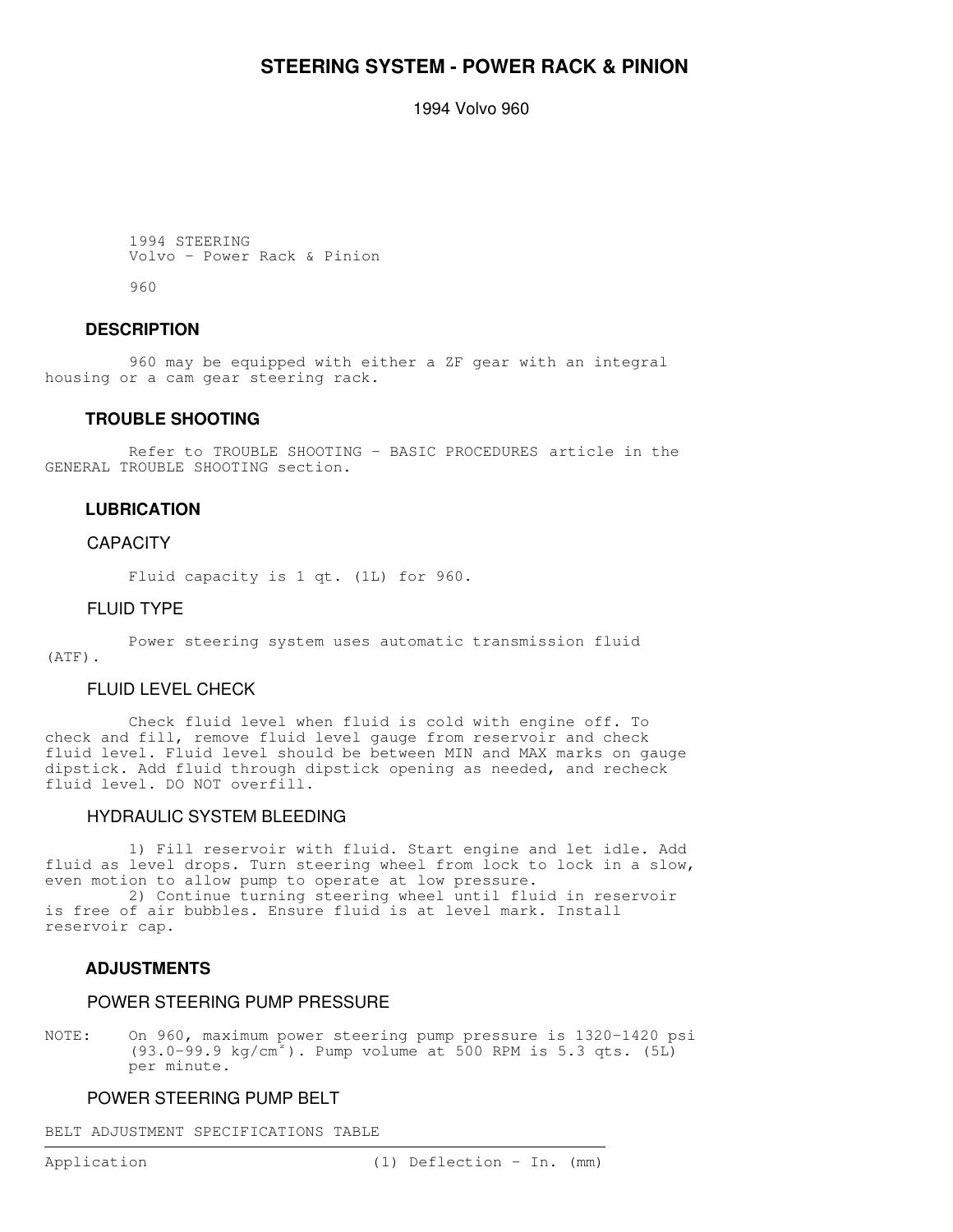Power Steering Belt ......................... .2-.4 (5-10)

(1) - Deflection is measured with moderate thumb pressure applied midway on longest belt run.

### **TESTING**

#### HYDRAULIC SYSTEM PRESSURE TEST

 1) Connect pressure gauge between steering pump and steering gear. See Fig. 1. Ensure gauge can be seen from driving position. Ensure reservoir is full. Start engine.



the contract of the contract of the contract of the contract of the contract of the contract of the contract of

Fig. 1: Installing Pressure Gauge Courtesy of Volvo Cars of North America

 2) Turn steering wheel to full left and hold for less than 10 seconds, then turn steering wheel to full right and hold for less than 10 seconds. On cam gear type pump, pressure should be 1102-1204 psi (77.4-84.6 kg/cm<sup>2</sup>). On ZF type pump, pressure should be 1349-1450 psi  $(94.8 - 101.9 \text{ kg/cm}^2)$ .

#### STEERING WHEEL TURNING FORCE

 1) Raise front wheel off ground. Connect pressure gauge between steering pump and steering gear. See Fig. 2. Ensure gauge can be seen from driving position. Ensure reservoir is full.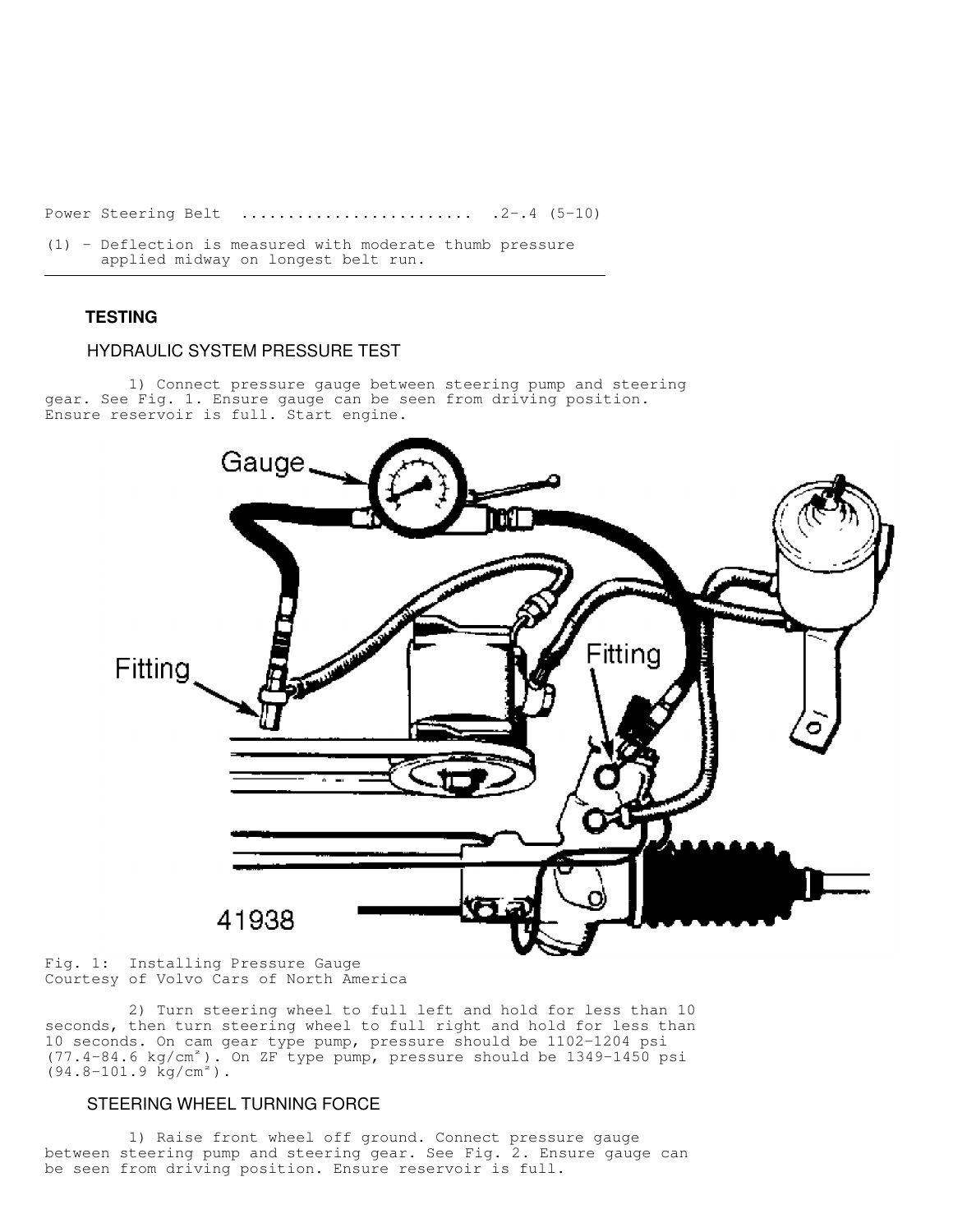2) Remove air bag module from steering wheel. See STEERING WHEEL & AIR BAG MODULE under REMOVAL & INSTALLATION in appropriate STEERING COLUMN article in the in the ENGINE PERFORMANCE section section. Place torque wrench on steering wheel nut.

 3) With engine at idle, turn steering wheel slowly to right. Read torque when pressure reaches 171 psi (12 kg/cm $^{\circ}$ ) on cam gear type, or 285 psi (20 kg/cm<sup>2</sup>) for ZF type.

 4) Turn wheel to left. Torque should be 31-40 INCH lbs. (3.5- 4.5 N.m) as gear approaches specified pressure. Turn steering wheel to right and read torque. Difference between both sides must not exceed 9 INCH lbs. (1 N.m) on cam gear-type. Difference must not exceed 4.4 INCH lbs. (.5 N.m) on ZF steering gear. If difference exceeds specification, repair or replace steering gear.

NOTE: For remaining steering gear adjustments, see OVERHAUL.

#### **REMOVAL & INSTALLATION**

#### POWER STEERING PUMP

Removal

 Remove pump bracket-to-pump retaining bolts. Place a drain pan below pump. Disconnect hydraulic connections at pump. Remove pump.

Installation

 To install, reverse removal procedure. Fill and bleed system. Check for leaks.

#### POWER RACK & PINION

Removal

 1) Disconnect lower steering gear shaft by removing snap ring and lower clamp bolt. Loosen upper clamp bolt. Slide joint up on shaft.

 2) Raise and support vehicle. Remove wheel assemblies. Remove tie rod ends from knuckles. Remove splash guard.

 3) Disconnect hoses at steering gear. Plug hose connections. Remove sway bar mounting brackets and move them aside. Remove steering gear attaching bolts. Lower steering gear.

Installation

 1) To install, reverse removal procedure. Ensure recess on pinion shaft is aligned with lock bolt opening in flange. Install right side "U" bolt and flange, but do not tighten. Install and tighten left side bolts.

 2) Tighten right side "U" bolt. Connect tie rods to steering gear. Ensure rods are same length. Difference should not exceed .063" (1.6 mm). Install lock bolt on flange. Reconnect hoses. Install splash shield and wheels.

#### **OVERHAUL**

#### POWER STEERING PUMP

NOTE: For power steering pump overhaul, see Figs. 2-4.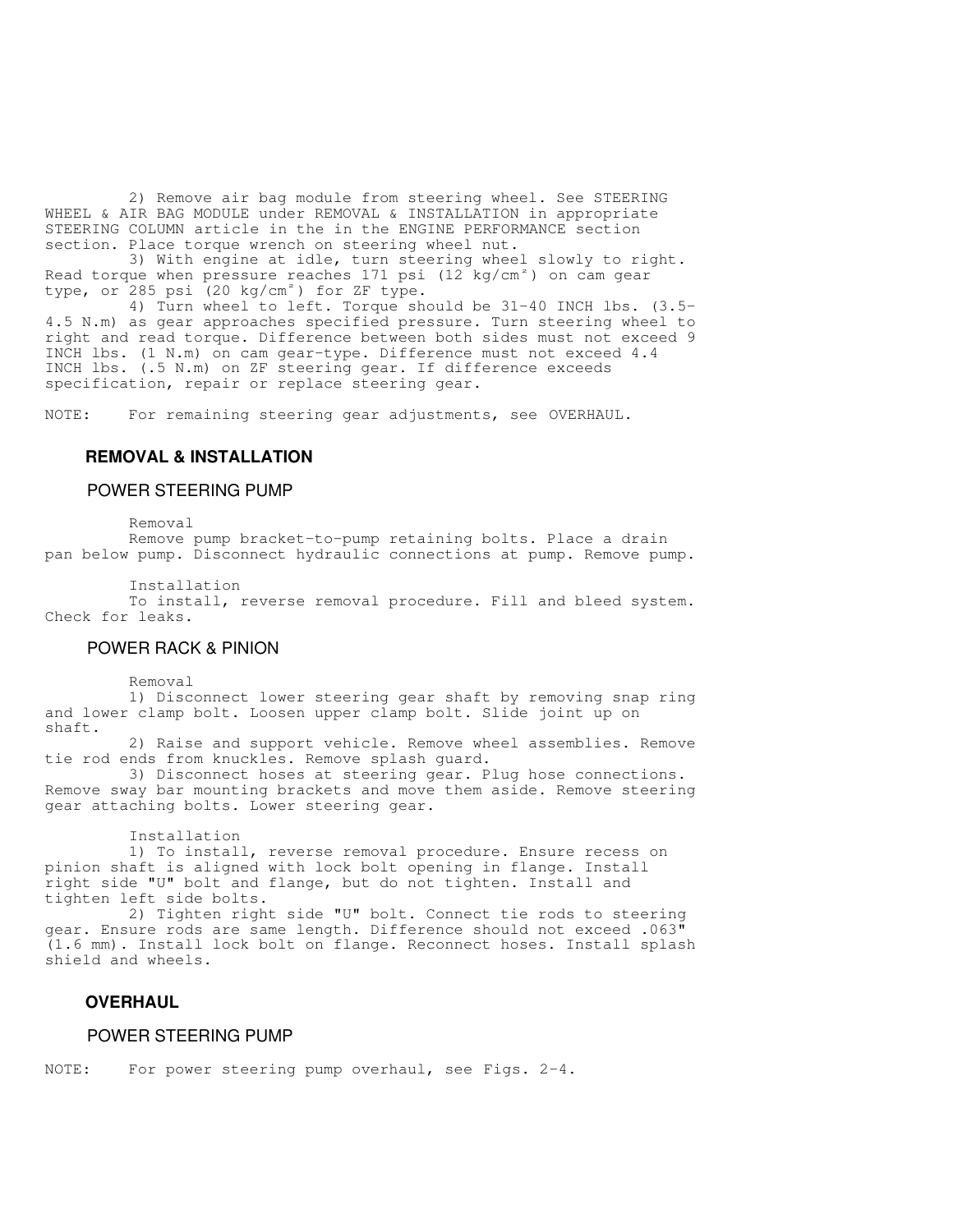

Fig. 2: Exploded View Of Saginaw "P" Power Steering Pump Courtesy of Volvo Cars of North America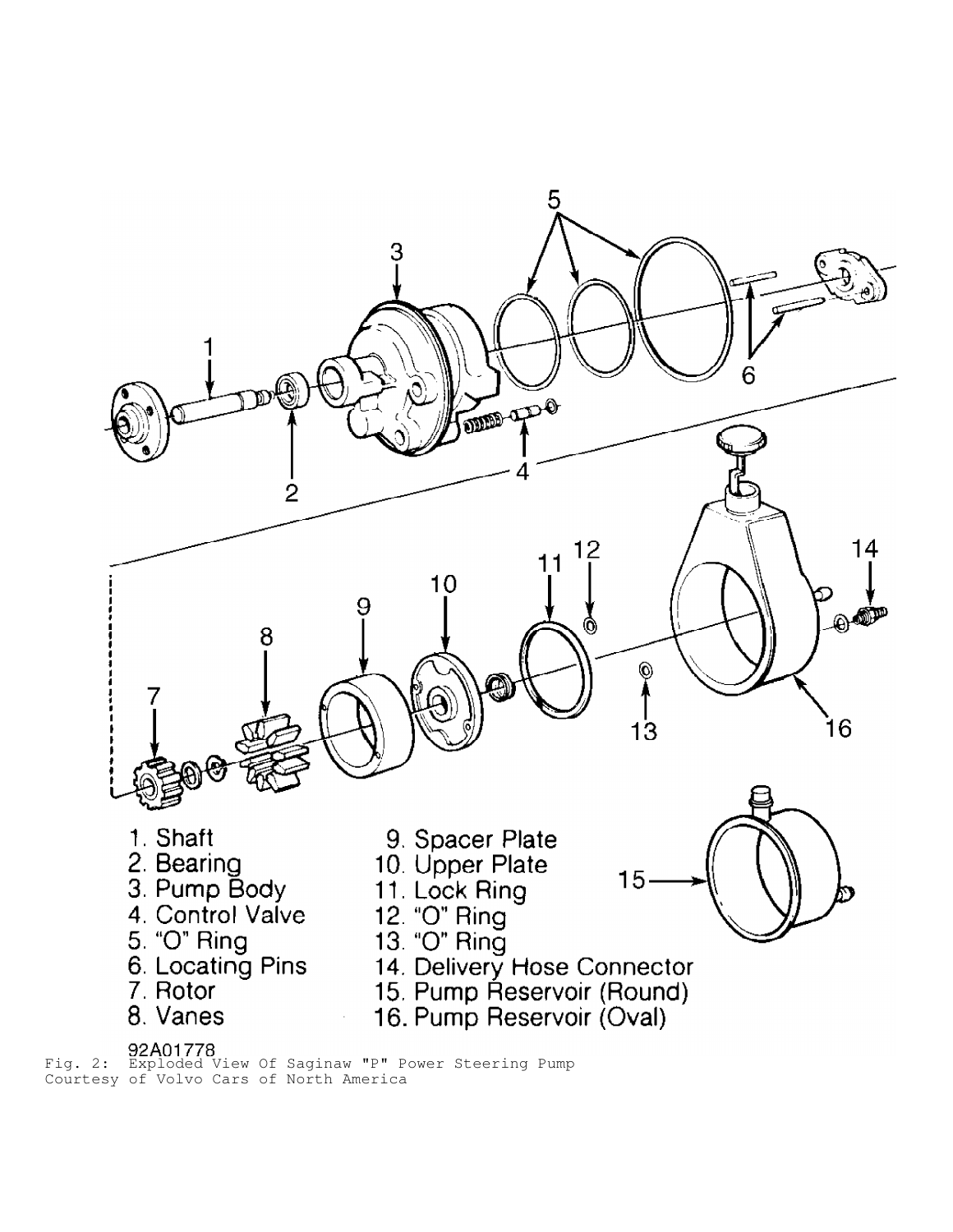

Fig. 3: Exploded View Of Saginaw TC Power Steering Pump Courtesy of Volvo Cars of North America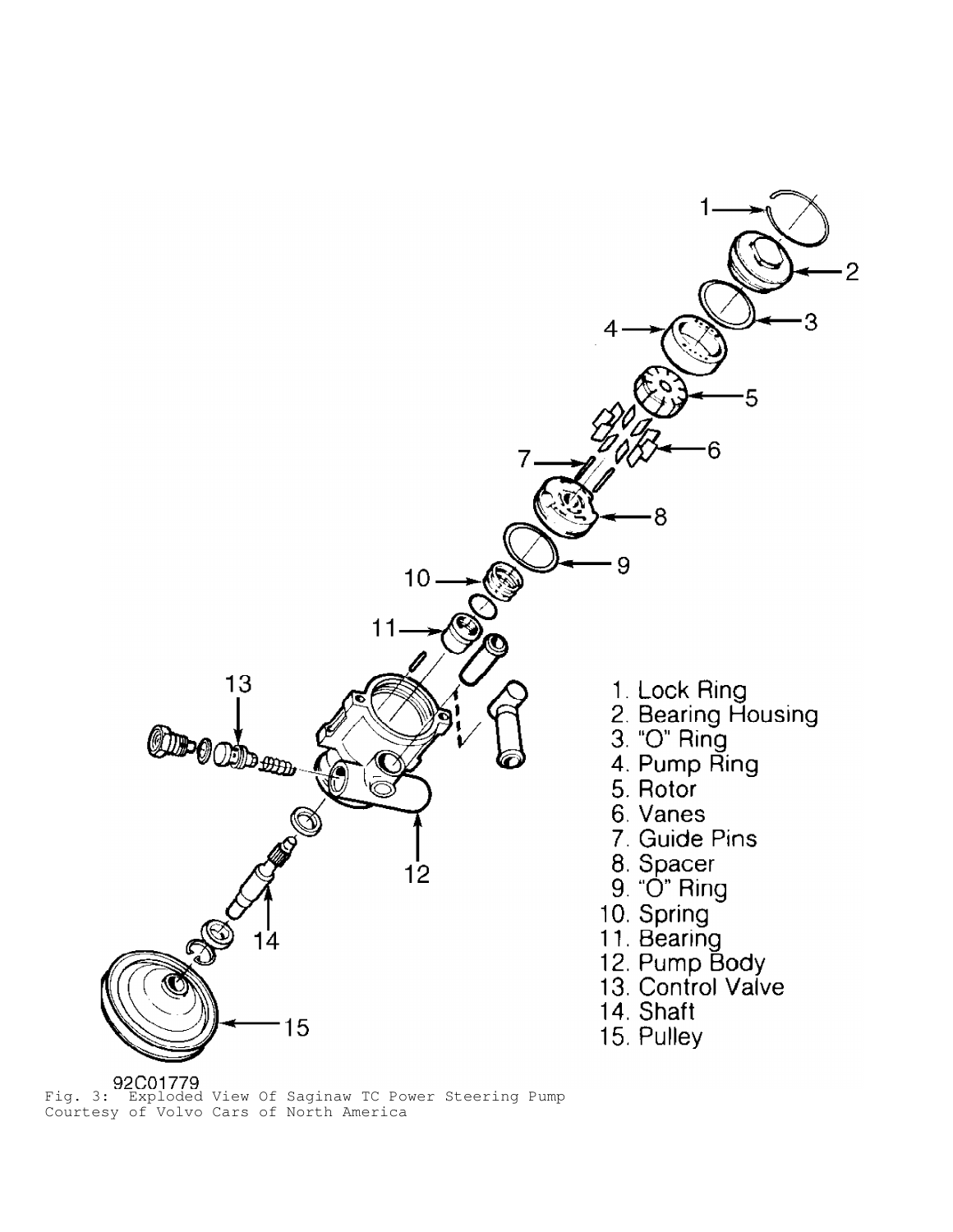

Fig. 4: Exploded View Of ZF Power Steering Pump Courtesy of Volvo Cars of North America

#### STEERING GEAR

Disassembly (Cam Gear Type)

 1) Clean housing and remove oil pipes. Turn pinion back and forth to pump oil out of gear. Place rack in center position.

 2) Remove clamps and boots. To prevent pinion damage, hold rack with adjustable wrench. Unscrew left steering rod completely. Loosen, but do not remove, right side steering rod. Remove right side locking wire.

 3) Remove steering rod. Remove lock sleeve, plastic ring and bushing. Remove adjusting nut, rack preload piston and spring. See Fig. 7.

 4) From top of pinion, remove dust cover and lock ring. Remove lower pinion cover and pinion nut. Lift out pinion and spool valve. Remove rack from housing.

 5) Remove lock ring from lower pinion bearing, and drive out bearing. From center of pinion housing, drive out pinion lower seal.

 6) Tap rack seal and spacer from inside of tube. DO NOT score inside of housing when removing seal. Replace piston seal if damaged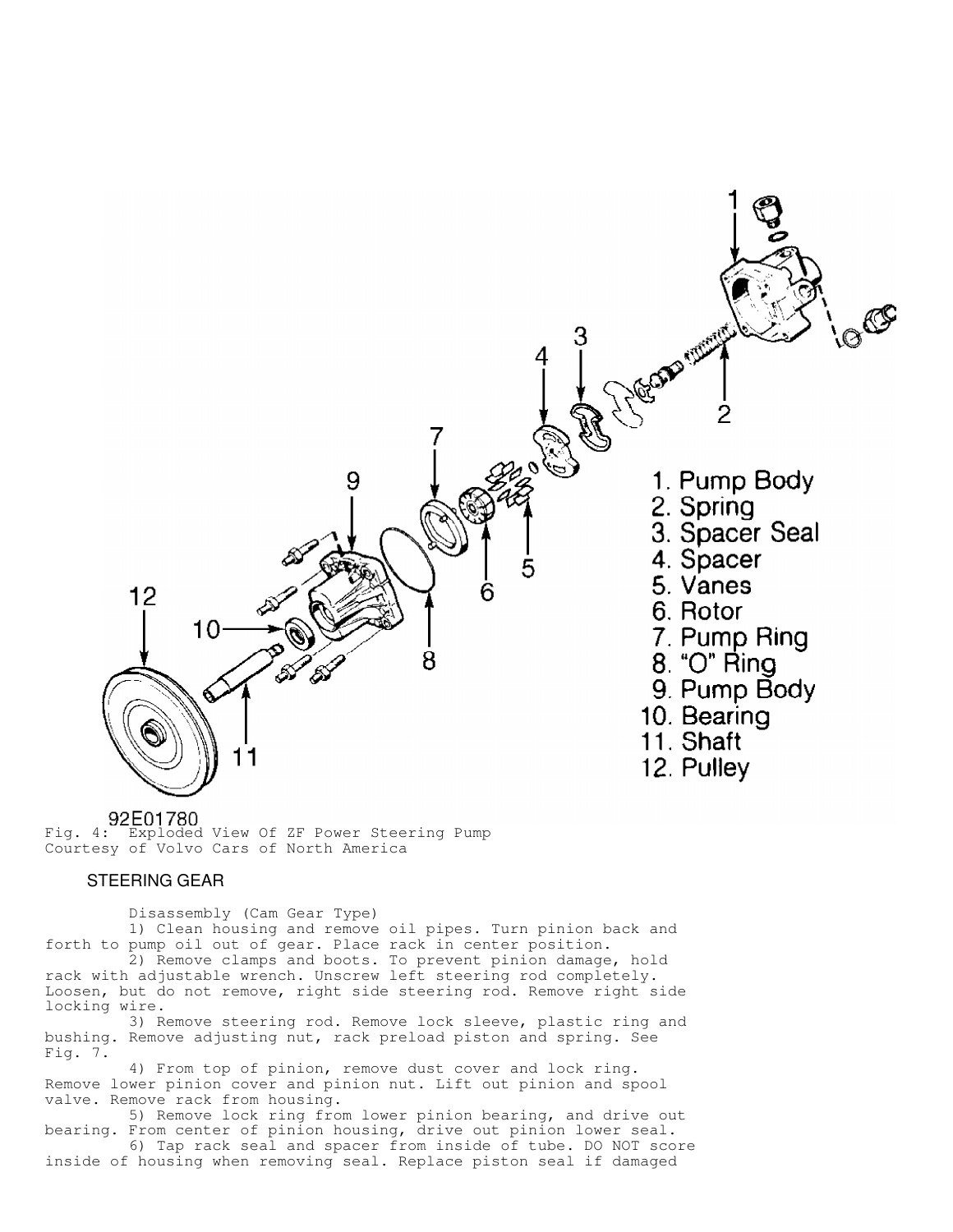or with more than 25,000 miles on vehicle. 7) Remove dust cover, lock ring, seal and upper bearing from spool valve assembly. See Fig. 5.

CAUTION: DO NOT remove 4 Teflon rings from spool valve assembly. Replacement rings are not available. If rings are worn, replace entire steering gear.



Fig. 5: Cam Gear Spool Valve Assembly (960)

Cleaning & Inspection

 Replace all seals except 4 Teflon rings on spool valve. If pinion or spool valve is damaged, replace entire steering gear. Clean and inspect rubber boots and replace if necessary.

Reassembly

 1) Coat all parts with ATF before assembly. Install NEW "O" ring and Teflon ring on rack piston. If difficult to install, heat Teflon ring in water to about 100°F (40°C).

 2) Using Seal Drive (5277) and Handle (1801), install lower pinion seal and guide sleeve in housing. Seal ring lip must face up. If seal is not centered properly, pinion will not turn easily.

 3) Install lower bearing and lock ring. Wrap rack teeth using tape. Install seal with lip facing piston seal. Install tapered spacer with tapered side facing seal. Install flat spacer.

 4) Press 2 spacers together. Remove tape from rack. Lube rack teeth. Install rack in housing. As rack seats, lightly push on rack to seat seal and spacers.

 5) To ensure seal is correctly positioned, look through pressure tube opening to ensure at least half of piston seal retainer has passed center of opening. Position rack so end protrudes about . 750" (19 mm) from end of housing next to pinion housing.

 6) Clean end of rack with wet fine-grit sandpaper. Clean rack and wrap one turn of tape around rack edge. Lubricate rack and tape.

 7) Install plastic spacer with beveled side facing toward seal. Install lock sleeve and bushing onto rack. Use small screwdriver to lift edge of seal on end of rack.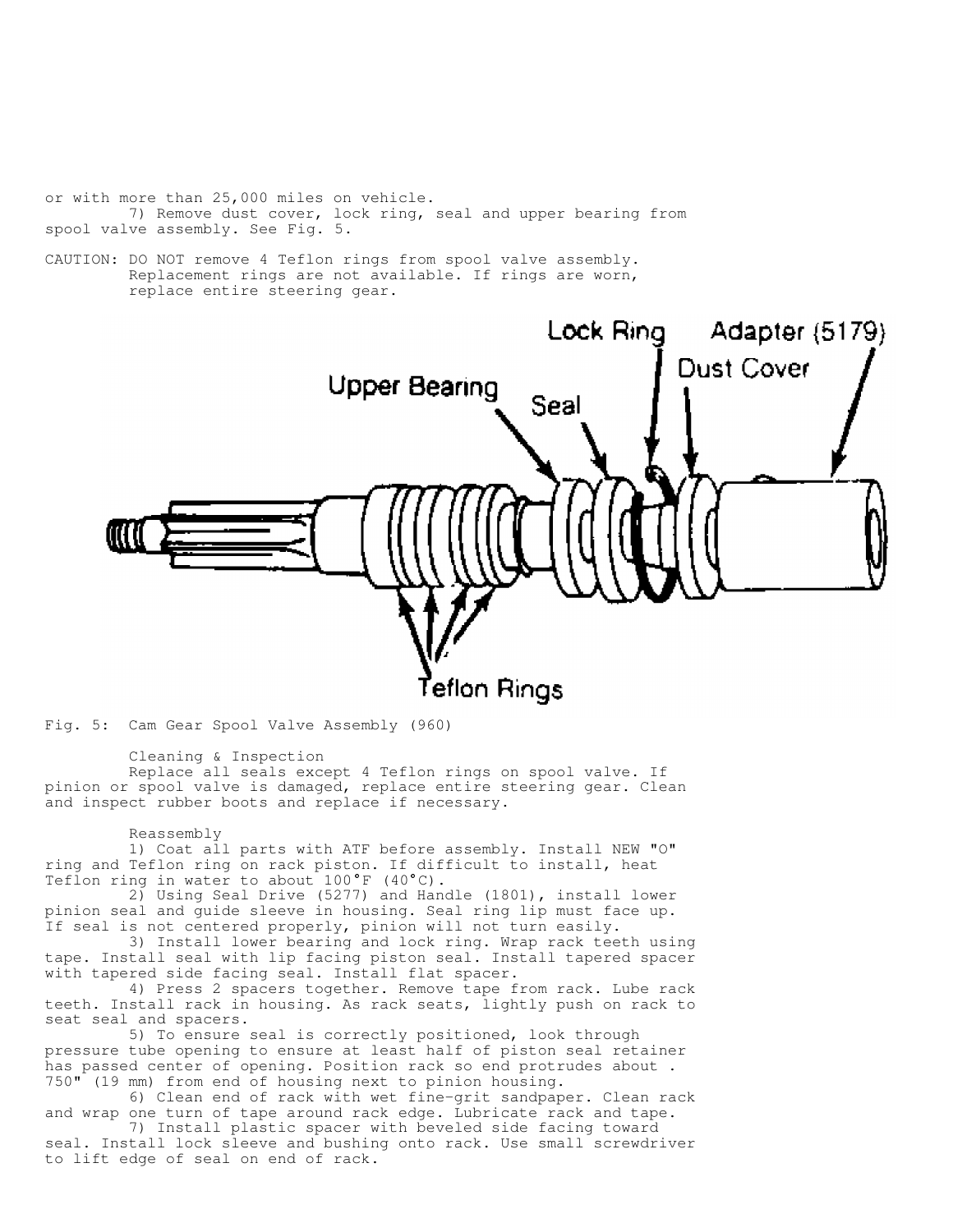8) Position end of lock sleeve so cut-out sections face end of rack. Ensure rack locking wire opening is in line with elongated hole in tube. Install locking wire. Turn bushing until wire is positioned correctly.

 9) Center rack in housing and lubricate teeth with grease. Place pinion in housing with flat side in any one of 3 correct positions. See Fig. 6. End of rack should protrude 2.2" (55 mm).



# 52922

Fig. 6: Positioning Cam Gear Pinion (960) Courtesy of Volvo Cars of North America

 10) Wrap pinion splines using tape. Install lower pinion lock nut. Install upper bearing on pinion with bevelled side down. Lubricate and install upper seal with lip facing down. Install snap ring and dust cover.

 11) Install lower pinion lock nut. Tighten lock nut to 27 ft. lbs. (37 N.m). Pack lower pinion cover with Lubricant (11 61 001-1). Install preload piston assembly in housing.

Preload Adjustment

 1) Install preload piston spring and adjusting nut in housing. Place steering rack in center position. Tighten nut to 3.7-4. 1 ft. lbs. (5.0-5.6 N.m) using Adapter (5296) and Torque Gauge (9177). Loosen adjusting nut 50-55 degrees.

2) Ensure turning torque of pinion shaft is 9-18 INCH lbs.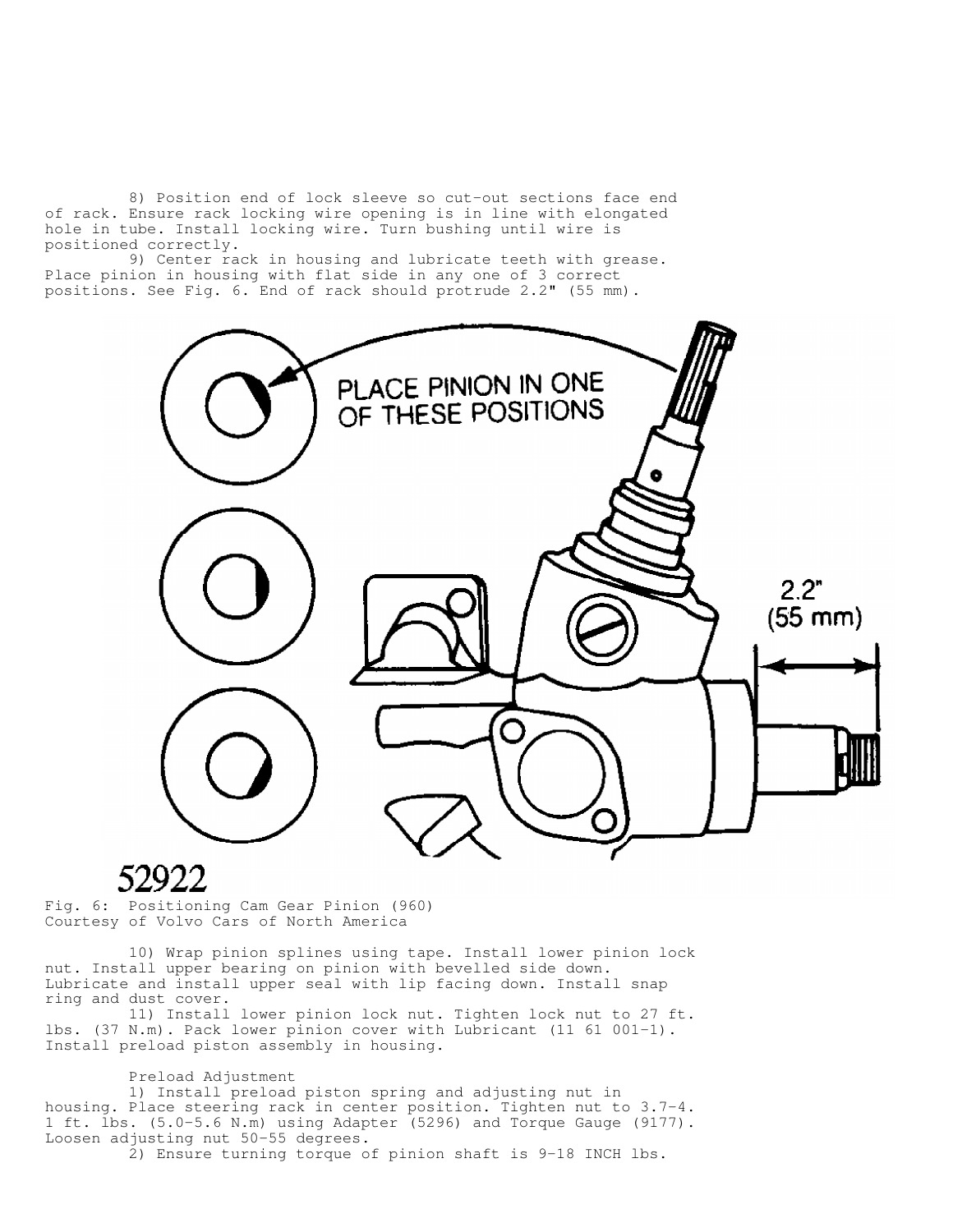(1-2 N.m) using Adapter (5179) and Torque Gauge (9177). If torque exceeds specification in any position, stop rack in that position. Readjust rack in high position.

 3) If turning torque is still more than specification, install new steering gear. If turning torque is okay, use a punch to stake lock nut to valve housing.

#### Final Reassembly

 Install and tighten steering rods. Hold rack with adjustable wrench while tightening. Use narrow punch to lock ball joints to rack recesses. Fill boots with about an ounce of grease and install on rack.



1. Oil Pipe<br>
2. Steering Housing<br>
3. Oil Pipe<br>
4. Dinion Shaft<br>
5. Input Shaft<br>
5. Input Shaft<br>
7. Steering Rod<br>
8. Bushing<br>
10. Bearing<br>
10. Bearing<br>
12. Dust Cover<br>
13. Snap Ring<br>
15. Seal<br>
16. Sleeve<br>
17. Snap Ring<br>
17.

## RACK PRELOAD PISTON<br>(EARLY VERSION)

Fig. 7: Exploded View Of Cam Gear-Type Power Steering Assembly (960) Courtesy of Volvo Cars of North America

> Disassembly (ZF Steering Gear) 1) Clean exterior of steering gear. Mount steering gear in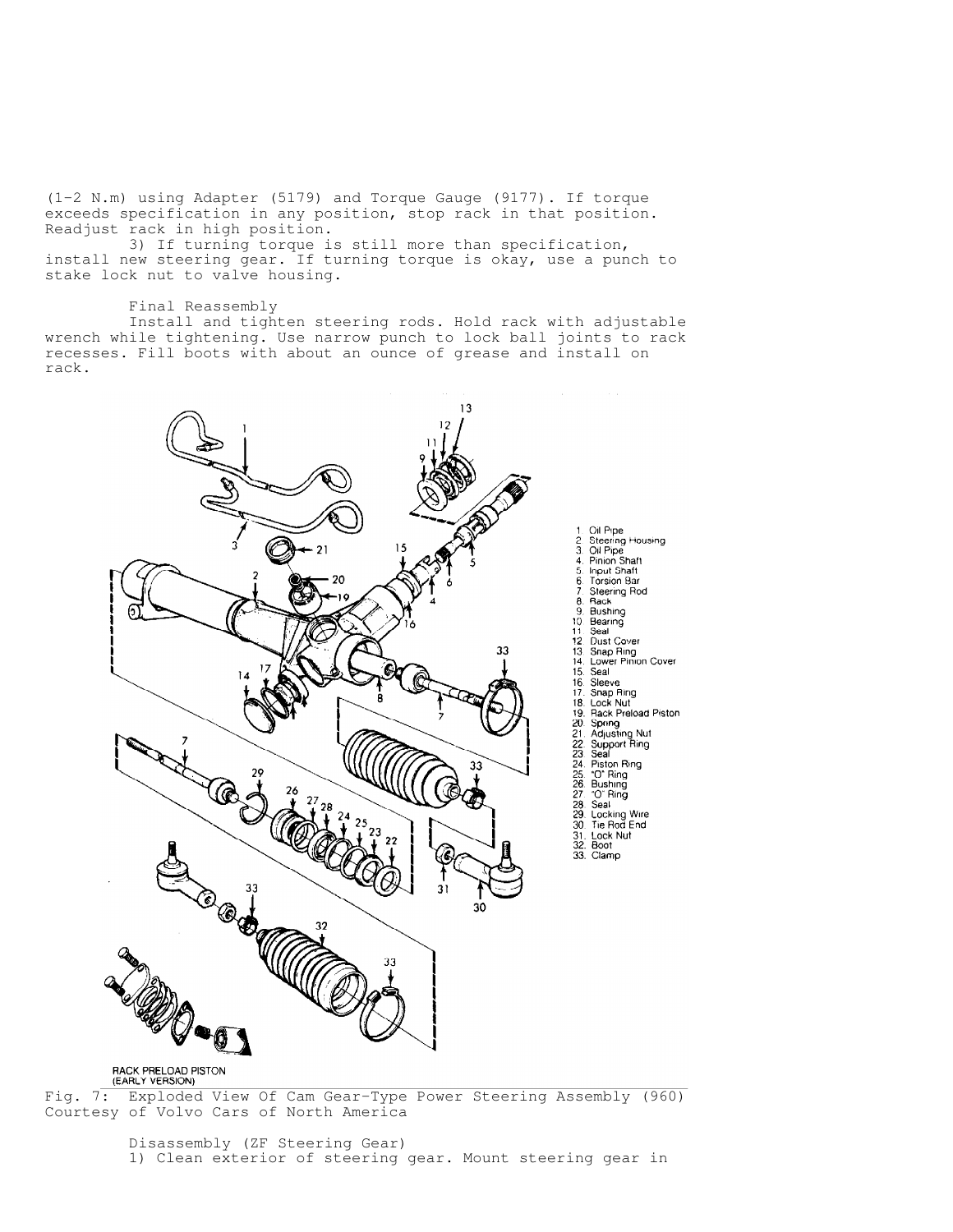vise. Remove oil tubes. Turn steering gear back and forth to pump out oil.

 2) Remove clamps and boots. To prevent pinion damage, hold rack with adjustable wrench. Unscrew left and right side steering rods.

 3) Remove preload piston cover, shim, spring and preload piston. See Fig. 8. Remove dust shield, lock ring and washer from upper part of pinion assembly. Remove lower pinion housing cover.

 4) Secure upper pinion shaft. Remove lock nut, washer and snap ring. Withdraw pinion and spool valve assembly from housing. Remove end sleeve lock wire.

 5) Slide rack and sleeve assembly from rack housing. Drive lower pinion bearing and seal out of pinion housing. DO NOT scratch inside of pinion housing surface.

 6) Tap out rack seal and spacer ring from inside of steering housing. Remove "O" ring, seal, washer and bushing from rack end sleeve. Remove upper bearing housing from pinion and spool valve. Remove "O" ring and seal from upper bearing housing.

CAUTION: Remove 4 Teflon rings from spool valve only if damaged. Replace rack piston seal only if damaged or after 25,000 miles.

 Cleaning & Inspection Replace rubber boots if defective. Check all parts for wear, corrosion or damage. Replace as necessary. Replace entire steering gear if spool valve assembly is damaged.

#### Reassembly

 1) Lubricate all parts with ATF before reassembly. Install "O" ring and Teflon ring on rack piston. If difficult to install, heat Teflon ring in water to  $104-122 \text{°F}$  (40-50°C).

 2) Install seal over rack teeth with lip facing piston. Lubricate rack piston teeth. Place spacer ring next to seal.

 3) Install rack with seal and spacer ring into housing. When rack seats, gently push it in farther to seat seal and spacer ring. Rack is positioned correctly when rack seal is visible in center of outlet tube hole.

 4) Position rack so end protrudes about .750" (19 mm) from pinion housing end of rack housing. DO NOT push rack farther into housing or seal may be damaged.

 5) Install bushing, spacer washer and seal in end sleeve. Seal lips face outward from end of sleeve. Drive end sleeve in housing and secure with snap ring.

 6) Install "O" rings and Teflon rings (if removed) on spool valve. If necessary, heat Teflon rings in water to 104-122°F (40-50°C) to ease installation.

 7) Install bearing and "O" ring in upper bearing housing. Install seal with lip facing bearing. Install lower pinion seal in pinion housing with lip facing upward. Install lower pinion bearing and lock ring.

 8) Install pinion and spool valve assembly in pinion housing. Install upper bearing housing, spacer washer, snap ring and dust shield. Pack bottom of dust shield with grease.

 9) On bottom of pinion and spool valve assembly, install spacer washer and tighten lock nut to 11 ft. lbs. (15 N.m). Fill pinion housing lower cover with grease and install.

 10) Center steering rack in housing. Install preload spring WITHOUT "O" ring. Install spring in piston.

 11) Install Counterhold (2985) on steering rack. See Fig. 9. Install dial indicator with stem on rack housing. Zero dial indicator. 12) Turn dial indicator so tip rests on face of preload

piston. Note reading.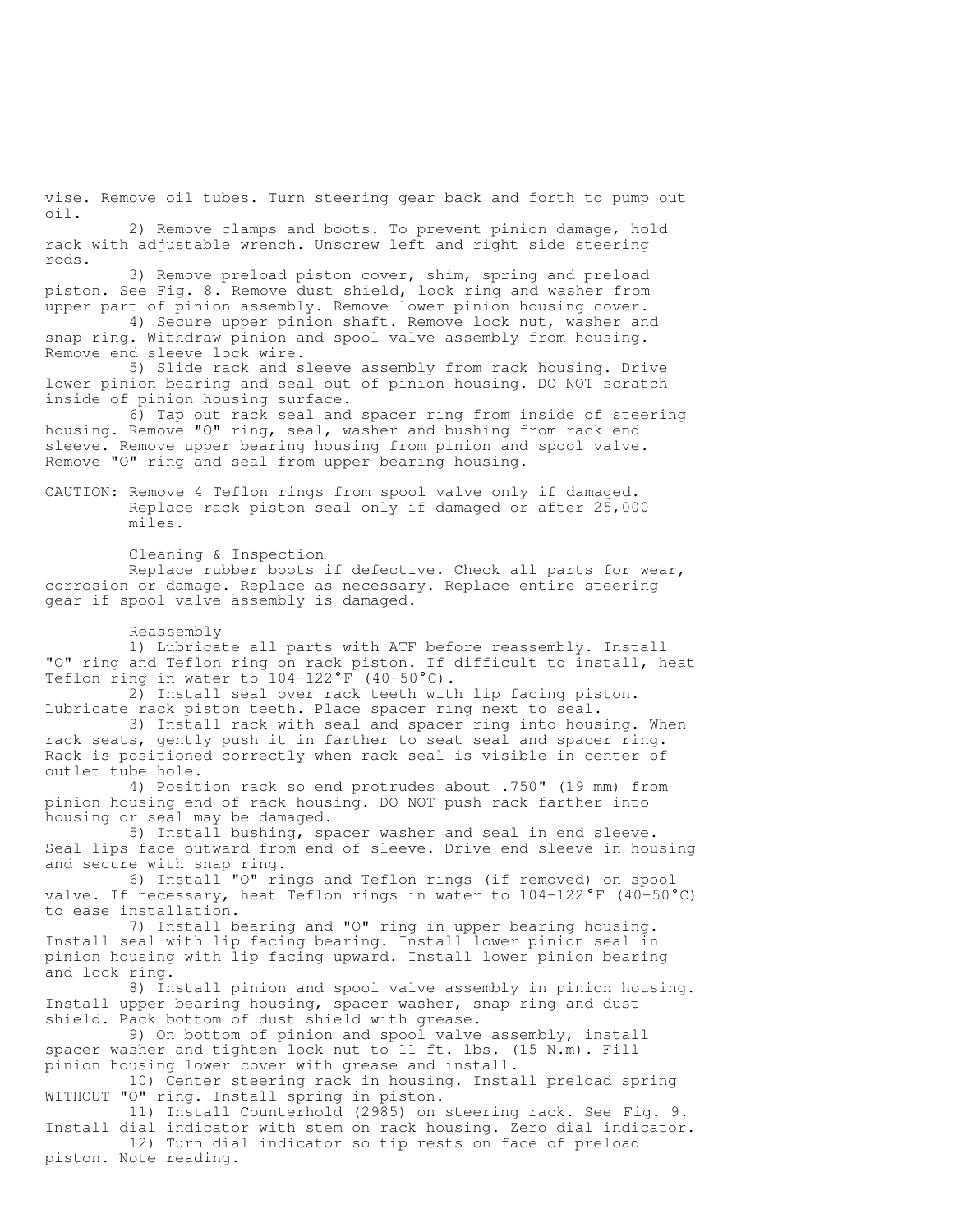13) Move rack from lock to lock and note maximum indicator reading. Subtract .004" (.10 mm) from maximum indicator reading to achieve total thickness of shim to be installed.

 14) Remove dial indicator and counterhold. Install "O" ring on preload piston. Install preload piston with spring, shim and cover. Tighten bolts to 79 INCH lbs. (9 N.m).

 15) Install boot "O" ring and steering rods. Stake steering rods to rack to secure in position. Install boots and clamps.



Fig. 8: Exploded View Of ZF Steering Gear (960) Courtesy of Volvo Cars of North America